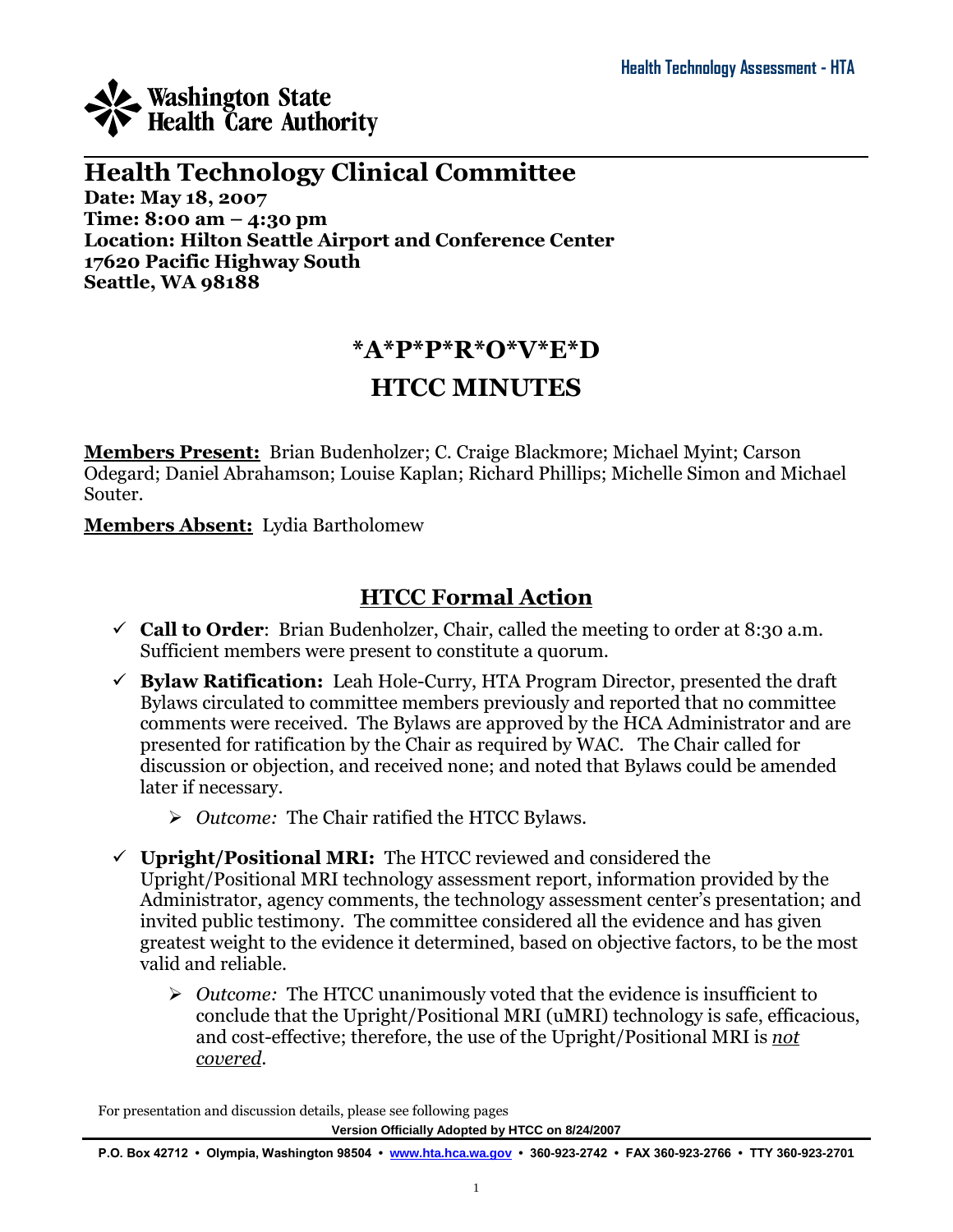#### $\mathcal{L}_\mathcal{L} = \mathcal{L}_\mathcal{L} = \mathcal{L}_\mathcal{L} = \mathcal{L}_\mathcal{L} = \mathcal{L}_\mathcal{L} = \mathcal{L}_\mathcal{L} = \mathcal{L}_\mathcal{L} = \mathcal{L}_\mathcal{L} = \mathcal{L}_\mathcal{L} = \mathcal{L}_\mathcal{L} = \mathcal{L}_\mathcal{L} = \mathcal{L}_\mathcal{L} = \mathcal{L}_\mathcal{L} = \mathcal{L}_\mathcal{L} = \mathcal{L}_\mathcal{L} = \mathcal{L}_\mathcal{L} = \mathcal{L}_\mathcal{L}$ **HTCC MEETING TOPICS, PRESENTATION, DISCUSSION**

### **Agenda Item: Welcome & Introductions**

Brian Budenholzer, Committee Chair, and Leah Hole-Curry, HTA Program Director, opened the meeting with an overview of the agenda, meeting purpose and introductions.

- $\checkmark$  The Health Technology Clinical Committee (HTCC) met on May 18, 2007, to discuss the evidence of the Upright/Positional MRI health technology; hear the Technology Assessment Center's presentation and public comment; ratify the committee bylaws; and determine a coverage decision based on the evidence regarding the technology's safety, effectiveness and cost-effectiveness.
- $\checkmark$  The clinical committee meets and will hear public testimony, see presentation of report, and make coverage decision based on evidence. Clinical committee members make coverage determinations for five participating agencies. Their decision outlines whether benefit should be included as a covered benefit, and if so, the circumstances under which state agencies should reimburse. Coverage and reimbursement decision should be consistent with National Medicare Decisions and guidelines.
	- *Outcome:* Informational context was provided to the committee panel

### **Agenda Item: HTA Program Overview**

Leah Hole-Curry, HTA Program Director, presented an HTA program and process overview.

- $\checkmark$  HTA Program Background and purpose:
	- Governor Gregoire's 2006 five-point health strategy created the Health Technology Assessment (HTA) Program with the Health Care Authority (HCA). HTA contracts for reviews of evidence of "health technologies." Report used by an independent clinical committee (HTCC) of eleven practicing health care providers. Decisions apply to the Health Care Authority, Labor and Industries, and Department of Social and Health Services. The Department of Corrections and Veterans Affairs are voluntarily participating.
	- The purpose of the committee is to make coverage determinations for the participating agencies (Health Care Authority; Department of Social and Health Services; and Labor and Industries) based on a health technology assessment presented by Spectrum Research, Inc. that reviews the scientific evidence of the relative safety, efficacy, and cost; information from any special advisory groups; and their professional knowledge and expertise.
- HTA Product:
	- Achieve better health by paying for technologies that work. Maintain an open and transparent process; eliminate bias; promote consistency; and remain flexible by reviewing evidence regularly to ensure updated information is included.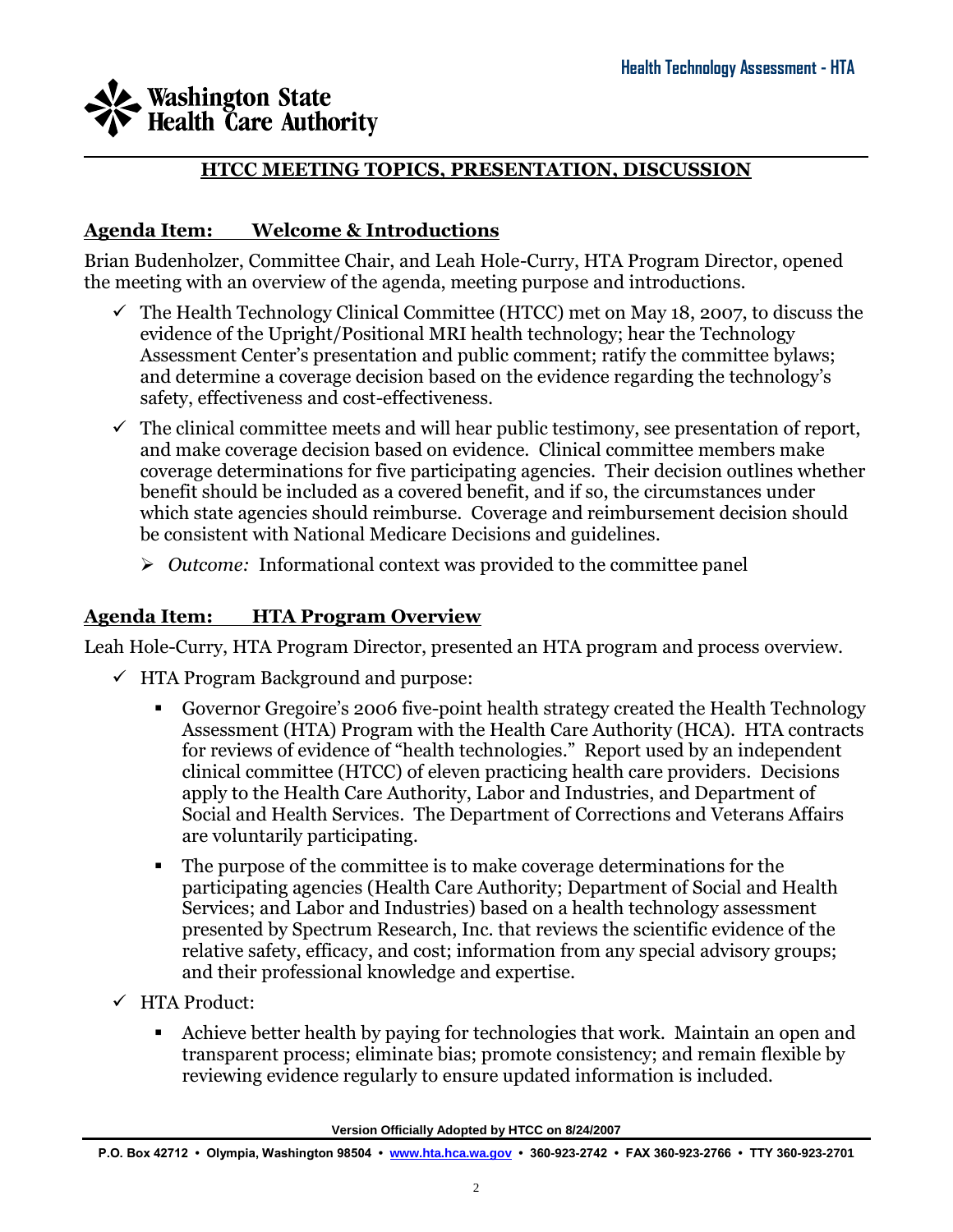- $\mathcal{L}_\mathcal{L} = \mathcal{L}_\mathcal{L} = \mathcal{L}_\mathcal{L} = \mathcal{L}_\mathcal{L} = \mathcal{L}_\mathcal{L} = \mathcal{L}_\mathcal{L} = \mathcal{L}_\mathcal{L} = \mathcal{L}_\mathcal{L} = \mathcal{L}_\mathcal{L} = \mathcal{L}_\mathcal{L} = \mathcal{L}_\mathcal{L} = \mathcal{L}_\mathcal{L} = \mathcal{L}_\mathcal{L} = \mathcal{L}_\mathcal{L} = \mathcal{L}_\mathcal{L} = \mathcal{L}_\mathcal{L} = \mathcal{L}_\mathcal{L}$  Key focus questions: Is it safe and more effective? Is it equally effective, but safer? Is it equally effective and safe, but more cost effective?
	- o *Note:* Key questions posted on HTA website: <http://www.hta.hca.wa.gov/assessment/index.shtml>
	- $\checkmark$  Coverage Determination Process:
		- As defined in the WAC when making a coverage determination, committee members shall review and consider the health technology assessment. The committee may also consider other information it deems relevant, including other information provided by the administrator, reports and/or testimony from an advisory group, and submission or comments from the public.
			- $\circ$  HCA Administrator selects technology  $\rightarrow$  Vendor produce Technology Assessment Report  $\rightarrow$  Clinical committee makes coverage determination  $\rightarrow$ Agencies implement decision (unless statutory conflict).
		- The committee shall give the greatest weight to the evidence determined, based on objective factors, to be the most valid and reliable, considering the nature and source of the evidence, the empirical characteristic of the studies or trials upon which the evidence is based, and the consistency of the outcome with comparable studies. The committee may also consider additional evidentiary valuation factors such as recency (date of information); relevance (the applicability of the information to the key questions presented or participating agency programs and clients); and bias (presence of conflict of interest or political considerations).
			- *Outcome:* Informational context provided regarding HTA program, process overview and meeting purpose.

### **Agenda Item: Topic Selection and Introduction**

David Flum, M.D., HTA Clinical Consultant introduced the technology selection process and the uMRI topic.

- $\checkmark$  Technology Selection Process: The Administrator, in consultation with participating agencies and the committee, shall select the health technologies to be reviewed by the committee under RCW 70.14.110. Up to six technologies may be selected for review in the first year, and up to eight may be selected in the second year. In making the selection, priority shall be given to any technology for which: (a) There are concerns about its safety, efficacy, or cost-effectiveness, especially relative to existing alternatives, or significant variations in its use; (b) Actual or expected state expenditures are high, due to demand for the technology, its cost, or both; and (c) There is adequate evidence available to conduct the complete review.
	- **•** Primary Criteria
		- o Patient Harm or Safety Concerns
		- o Concerns about therapeutic efficacy or diagnostic accuracy and appropriateness of outcomes for patients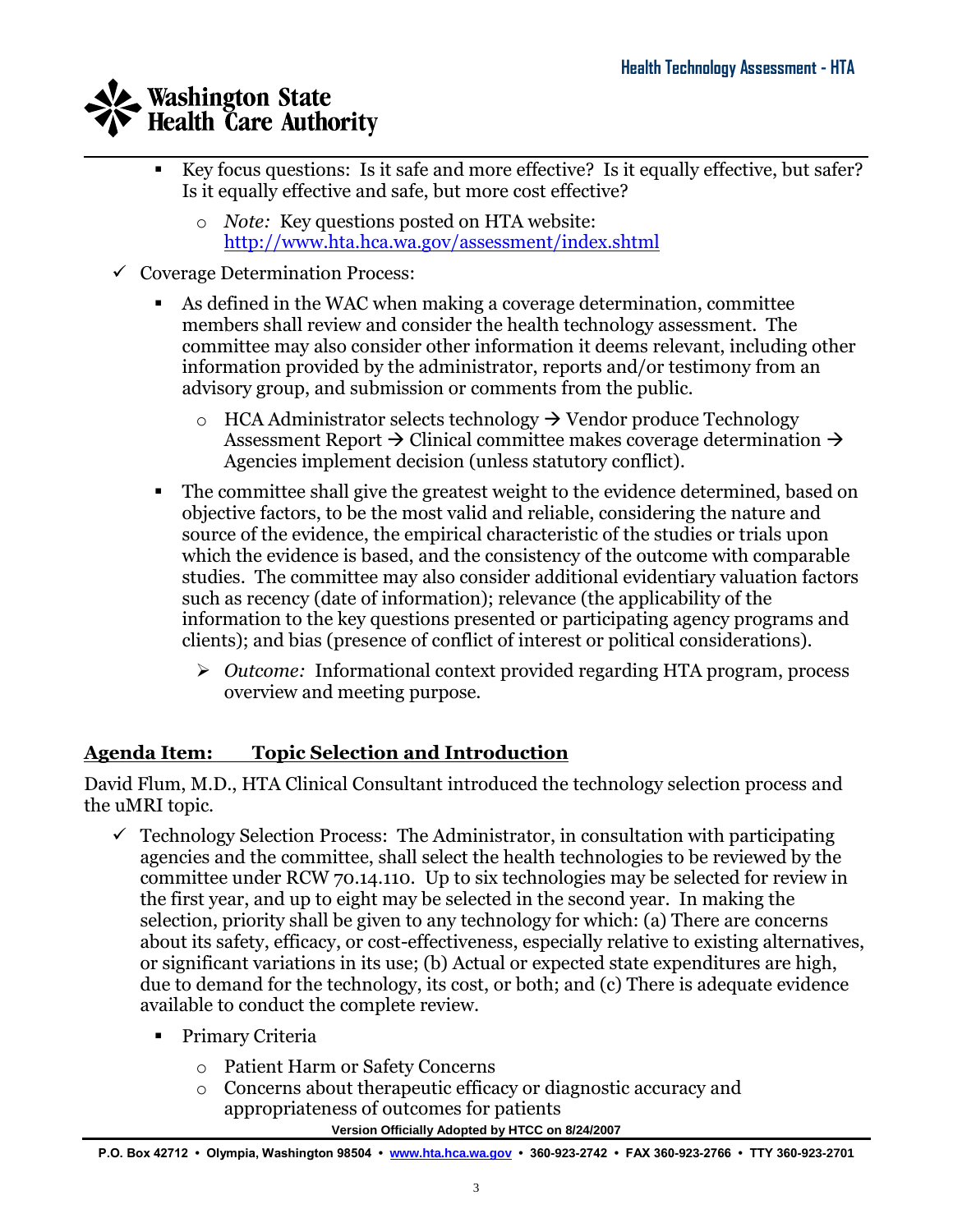

- o Cost impact for state purchasing agencies
- **Secondary Criteria** 
	- o Number of persons affected
	- o Severity of condition
	- o Policy related urgency / diffusion concern
	- o Potential or observed variation in care
	- o Special populations or ethical concerns
- $\checkmark$  Upright and positional MRI (uMRI) is a magnetic resonance imaging test designed to be preformed with patients in weight bearing or different positions, (e.g. upright, sitting, standing, flexed or extended). Current alterative imaging tests used to diagnose spinal and other joint conditions are a regular MRI (lying down), Computerized Tomography (CT) myelogram, regular or flexion and extension radiographs (x-rays), and discography.
- $\checkmark$  The potential advantage of a uMRI is that the weight bearing or positional images may capture additional findings. Also, the open MRI equipment may improve patient compliance by combating the claustrophobia of traditional MRI scanners and enhance patient comfort. Potential disadvantages are that weight bearing and different positions can cause patient pain and result in an inability to complete the test; and the magnet strength, which determines image quality, of a uMRI is lower (o.6T for uMRI compared to a standard MRI range of 1.0T to 3.0T).
	- *Outcome:* Informational context for technology under consideration.

### **Agenda Item: Technology Assessment Presentation**

Andrea Skelly, Director of Evidence Based Practice Division, of Spectrum Research Inc. presented a summary of the technology assessment report.

- $\checkmark$  The accuracy of a diagnostic test consists of two general components: the accuracy of classifying patients with respect to their disease status (validity), and the degree to which repeated measures yield the same results (reliability). Diagnostic tests should only be performed if it leads to the use of interventions that are likely to improve patient outcomes or it prevents the use of interventions that are not likely to improve outcomes.
- $\checkmark$  No systematic review and critique of evidence quality has been done for the Upright/Positional MRI (uMRI) used in the evaluation of the spine and extra-spinal joints.
	- This assessment included a systematic search of the published literature on the use of uMRI for spinal conditions as well as extra-spinal joint conditions. The primary aim of this assessment was to take an evidence-based approach to systematically review and analyze research evidence comparing the use of uMRI with currently available diagnostic tests for the following musculoskeletal conditions; degenerative spondylolisthesis, spinal or foramenal stenosis, radicular pain, non-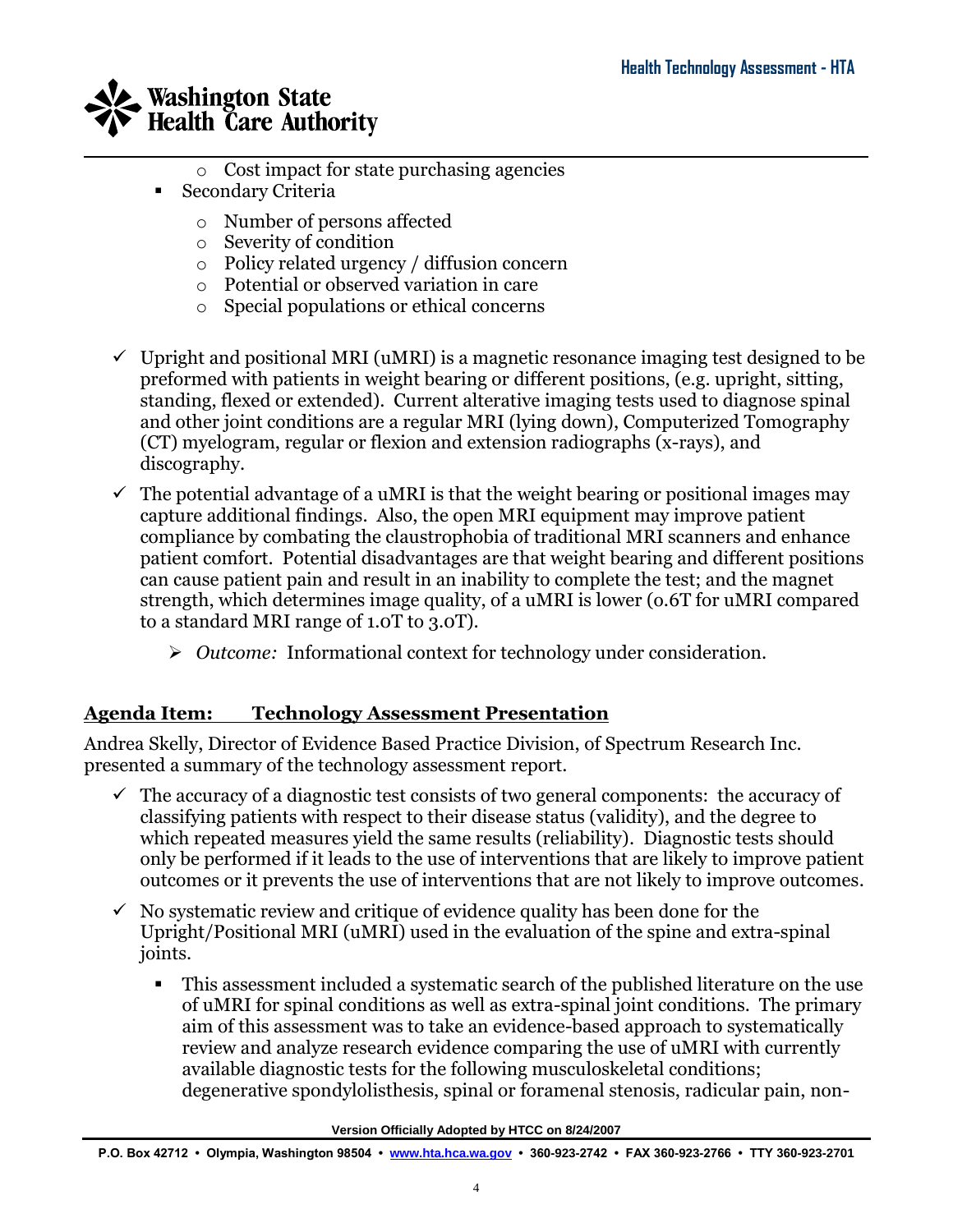$\mathcal{L}_\mathcal{L} = \mathcal{L}_\mathcal{L} = \mathcal{L}_\mathcal{L} = \mathcal{L}_\mathcal{L} = \mathcal{L}_\mathcal{L} = \mathcal{L}_\mathcal{L} = \mathcal{L}_\mathcal{L} = \mathcal{L}_\mathcal{L} = \mathcal{L}_\mathcal{L} = \mathcal{L}_\mathcal{L} = \mathcal{L}_\mathcal{L} = \mathcal{L}_\mathcal{L} = \mathcal{L}_\mathcal{L} = \mathcal{L}_\mathcal{L} = \mathcal{L}_\mathcal{L} = \mathcal{L}_\mathcal{L} = \mathcal{L}_\mathcal{L}$ specific back pain and extra-spinal joint pain/function loss. Secondary aims were to critically summarize published formal economic or cost evaluations.

- $\checkmark$  Assessment of Overall Strength of Evidence
	- Standardized abstraction forms and guidelines were used to determine the Level of Evidence (LoE) for each study included in the technology assessment. LoE I studies represent the highest quality and LoE IV the lowest, based on factors considered most likely to induce bias. After the LoE for each individual study was assessed and the body of evidence for a given topic was evaluated, the overall strength of evidence for that topic was determined based on the quality of studies as well as consistency of effect estimates and the likely impact of additional research on the topic. A high SoE (i.e., SoE I) reflects a high level of confidence that estimates of relevant parameters are stable and unlikely to change with additional research where as a very low SoE (i.e., SoE IV) indicates that estimates are likely unstable and the effect of additional research on them is uncertain.
	- Based on systematic review of the literature, few studies (n=6 of 136) met the inclusion criteria (based on the key questions) and quality of literature available to address the questions was poor. Significant methodological shortcomings that may bias study results were present in all of the included studies and included failure to include a broad spectrum of patients, verification bias and interpretation bias. Sample sizes were small and in general, protocols were not methodologically rigorous.
		- o There is limited evidence to suggest that uMRI provides similar diagnostic information compared with rMRI with respect to disc pathology and foraminal stenosis of the lumbar spine. The evidence for concordance between rMRI and uMRI is very low with respect to cervical disc herniation, lumbar nerve root compromise, and spondylolisthesis.
		- o The two studies included in the technology assessment comparing uMRI with another method for evaluation of extra-spinal conditions were somewhat stronger methodologically; however, both suffered from small sample sizes (<20 patients). There were no reliability studies evaluating extra-spinal joint conditions. No evidence is available either to suggest uMRI images are contributory towards the identification of Morton neuroma or shoulder instability compared with existing diagnostic tests.
		- o No studies validated the diagnostic ability of uMRI in the evalution of the hip, knee or ankle were found.
		- $\circ$  There is no evidence that uMRI is reliable in detecting degenerative spondylolisthesis, lateral recess stenosis, radicular pain or non-specific spine pain.
		- o No published reports were found that address the diagnostic or therapeutic impact of uMRI on spinal or extra-spinal conditions overall or with respect to specific evaluation of acute or sub-acute/delayed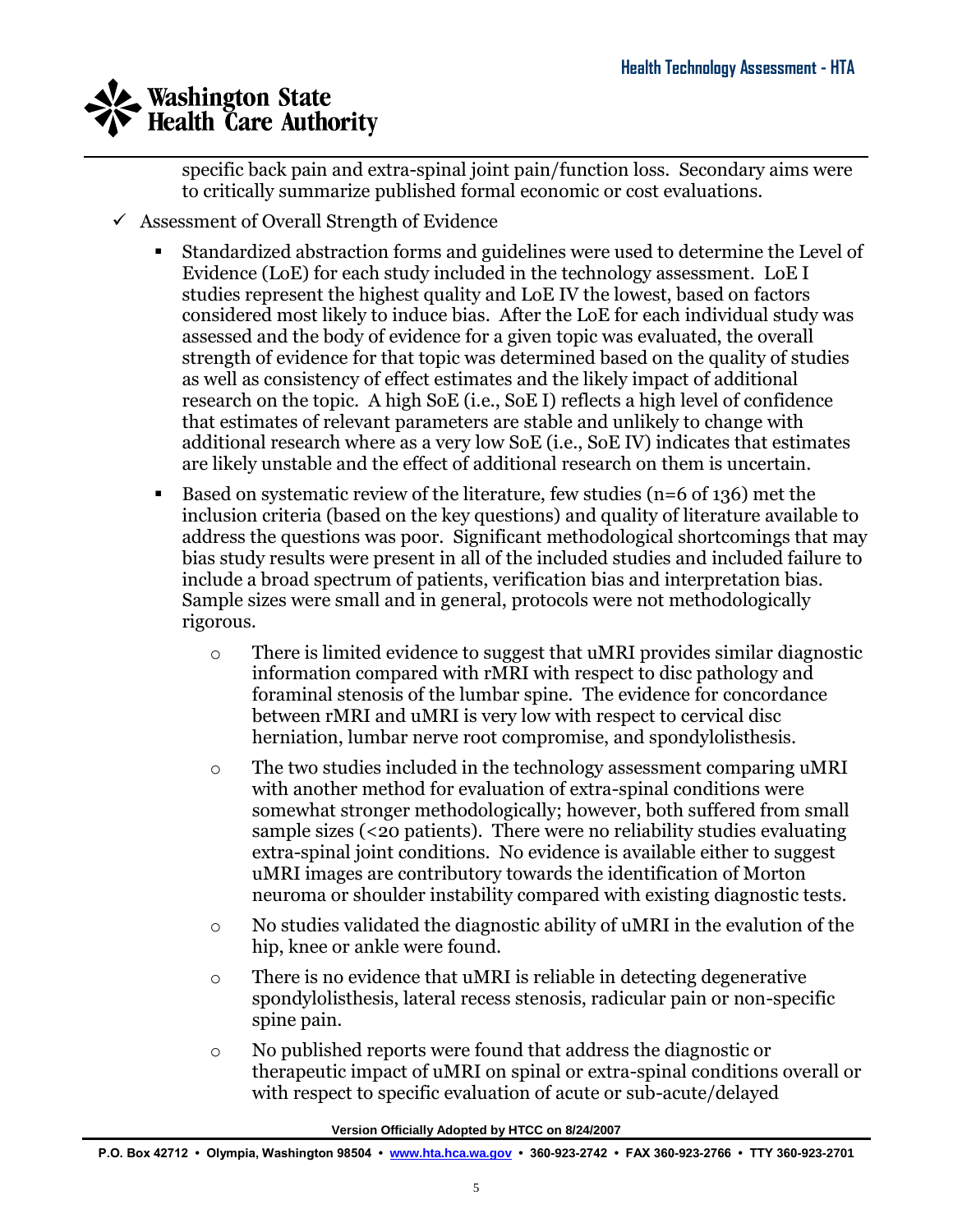

conditions. While several small studies describing changes in anatomy or additional finding with position or loading may point to the potential of uMRI to add meaningful diagnostic information that may impact diagnostic and therapeutic decision making, they do not provide sufficient evidence with respect to uMRI's ability to enhance patient outcomes.

### **Evidence-Based Summary and Conclusions**

- $\checkmark$  No studies which assessed the validity (diagnostic accuracy) of uMRI were found. This is the most significant limitation of the current literature since, without methodologically rigorous validation studies comparing uMRI to an appropriate "gold" or reference standard, characteristics which describe diagnostic accuracy, such as sensitivity, specificity and predictive values or likelihood ratios cannot be determined with any confidence. Furthermore, without a reasonably solid estimate of diagnostic accuracy, meaningful evaluation of the diagnostic and therapeutic impact of uMRI for various conditions or disease states may not be feasible.
- $\checkmark$  Well designed, adequately powered, methodologically rigorous validation (diagnostic accuracy) and reliability studies are needed in order to assess the clinical utility of uMRI for the evaluation of spinal and extra-spinal conditions. Studies designed to determine correlation between uMRI findings and patient symptoms and outcomes are needed.
	- *Outcome:* Information of evidence findings provided regarding the uMRI

### **Agenda Item: Public and Invited Comments**

No public members requested to make a public comment.

### **Agenda Item: HTCC Decision Tool**

Brian Budenholzer, Chair introduced the diagnostic decision worksheet to be used by the committee in evaluating the evidence of the technologies' safety, efficacy, and cost effectiveness. The tool was a combination of efforts based on staff, committee input and Dr. Budenholzer's research. Committee members agreed that this worksheet would be of assistance to them in their discussion and evaluation of the technology.

### **Agenda Item: HTCC Upright/Positional MRI Technology Discussion**

Brian Budenholzer, Committee Chair, led discussion of the evidence related to the safety, efficacy, and cost effectiveness of the uMRI.

 $\checkmark$  The HTCC reviewed and considered the Upright/Positional MRI technology assessment report, information provided by the Administrator, agency comments, the technology assessment center's presentation; and invited public testimony. The committee considered all the evidence and has given greatest weight to the evidence it determined, based on objective factors, to be the most valid and reliable.